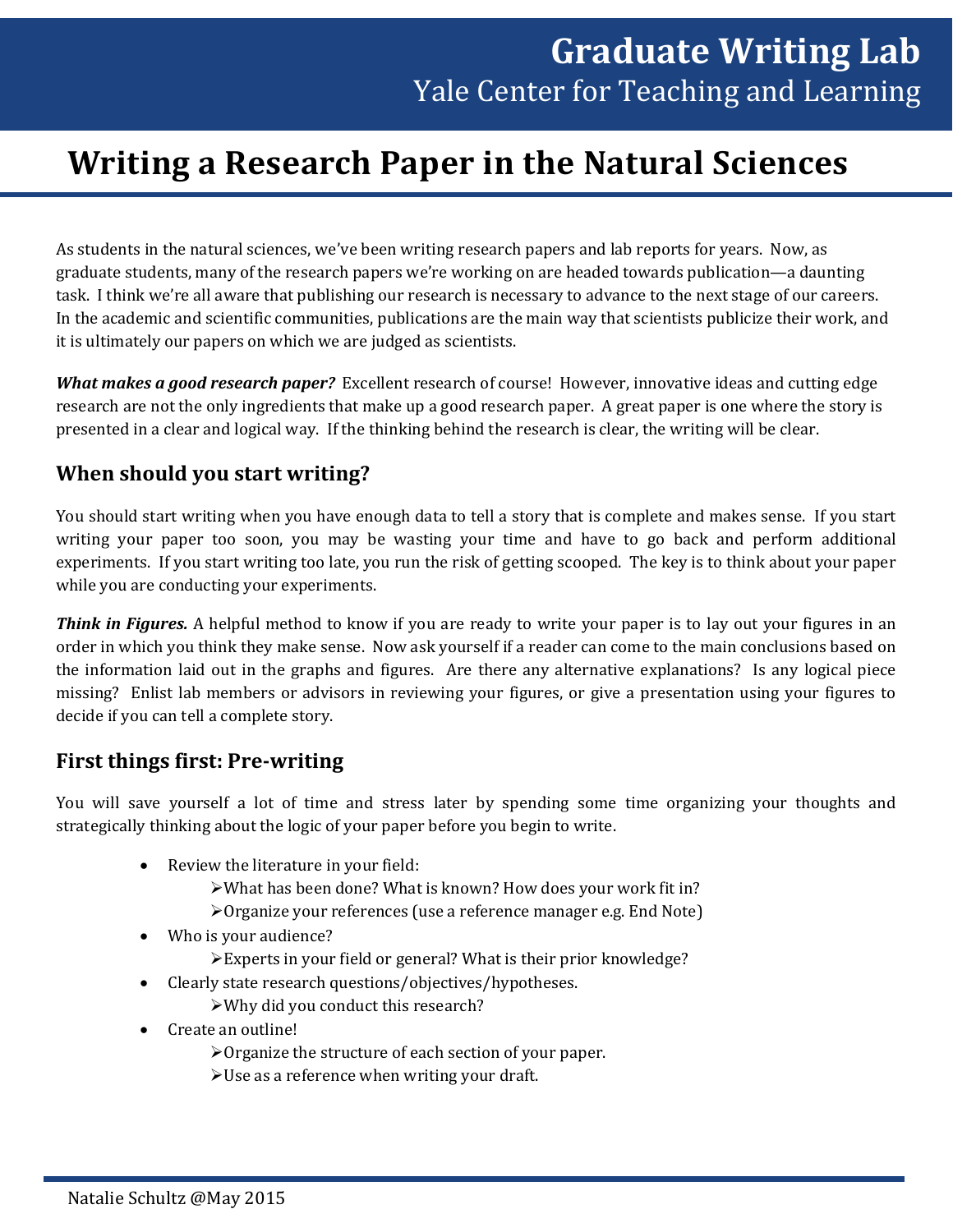# **Structure of a Research Paper**

The structure of a research paper is relatively formulaic. Each section of a research paper contains key pieces of information that a reader will be looking for, and you should be sure to follow this structure in your own writing.

You can think of the organization of certain sections as shapes. For example, the Introduction section is shaped as a funnel because you start with broad background information and then narrow down to the specific question of the paper. More information will be given on each of these sections later.

The table below shows each section that should be included in your research paper, along with its structural shape, and the overall purpose of that section in your research paper.

| <b>Paper Component</b> | <b>Shape</b> | <b>Purpose</b>                                                                                                                                     |
|------------------------|--------------|----------------------------------------------------------------------------------------------------------------------------------------------------|
| <b>TITLE</b>           |              | To attract readers and succinctly<br>state the main topic of the paper.                                                                            |
| <b>ABSTRACT</b>        |              | To provide a concise summary and<br>establish significance of the paper.                                                                           |
| <b>INTRODUCTION</b>    |              | To interest your audience into<br>reading the paper and to provide<br>sufficient context or background<br>information to understand your<br>study. |
| <b>METHODS</b>         |              | To describe the experimental<br>approach used to arrive at your<br>conclusions.                                                                    |
| <b>RESULTS</b>         |              | To describe the major scientific<br>contribution(s) of your study.                                                                                 |
| DISCUSSION/CONCLUSIONS |              | To interpret your key findings and<br>draw conclusions based on these<br>findings.                                                                 |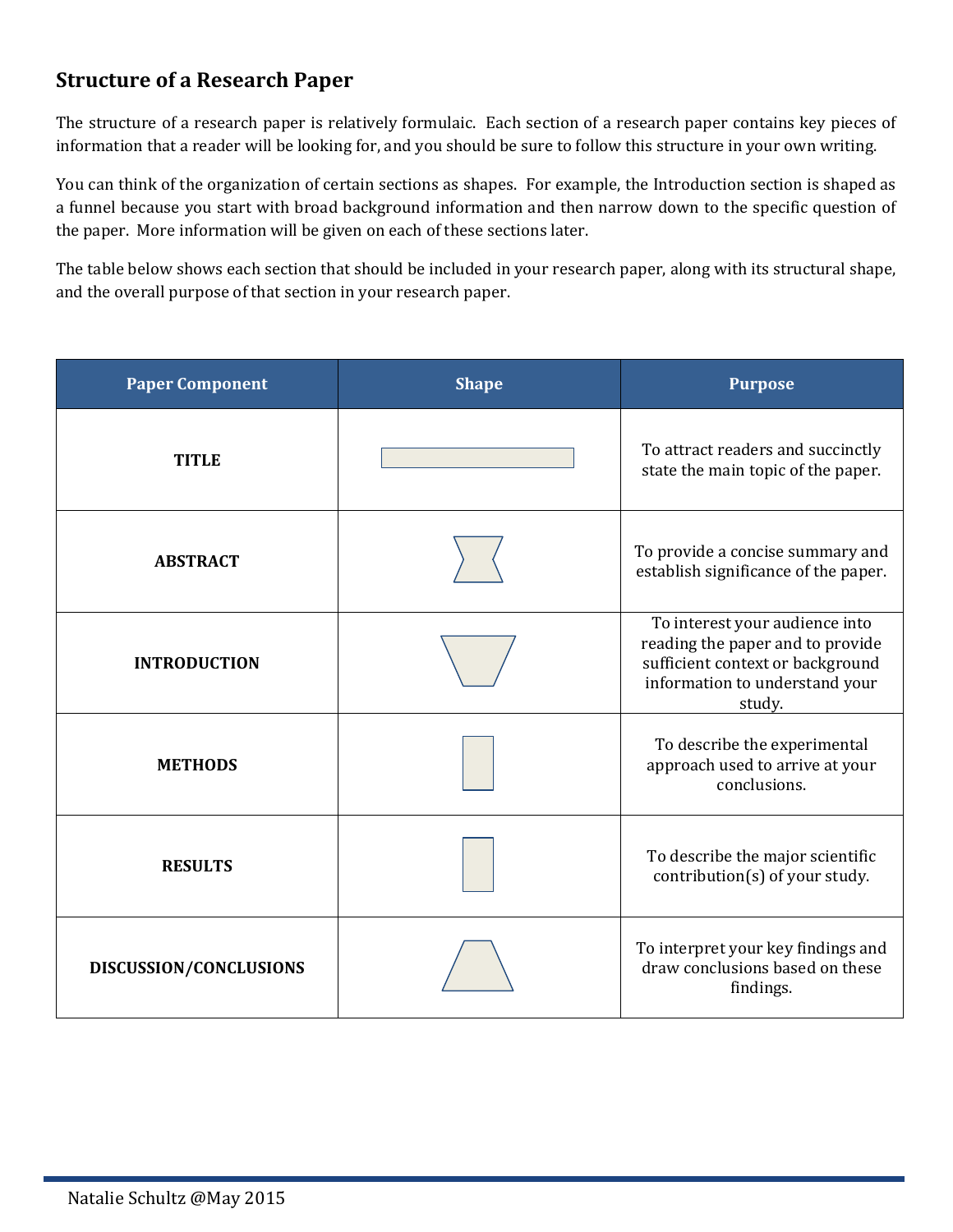# **Guidelines and Checklists for each section of a Research Paper**

### **TITLE**



#### *Guidelines: Checklist:*

a. Aim to attract readers.<br>  $\Box$  Does the title attract readers?<br>  $\Box$  Does the title state the main to be state of your study.<br>  $\Box$  Does the title state the main to c. Make your title strong: It should be clear and complete but succinct. d. Your title should separate your article from other articles in your field.

- $\square$  Does the title state the main topic of your study?
- $\square$  Is the title complete/succinct?

### **ABSTRACT**



#### *Guidelines: Checklist:*

a. Include the important parts.<br>  $\Box$  Is the question/purpose stated?<br>
b. Think of the abstract as a mini-version of the paper.  $\Box$  Is the significance of your study clear? b. Think of the abstract as a mini-version of the paper.<br>
c. Do not give equal weight to all parts.

d. Check journal for word count (generally between 100 and 250 words).

e. Write this last, extracting information from the body of your paper

f. Follow below structure as guide:

- 
- 
- $\square$  Have you stated your main conclusions?
- $\square$  Is all the information in the Abstract consistent with the info in the body of the paper?

| <b>Abstract component:</b> | <b>Taken from:</b>     | Approx. length: |
|----------------------------|------------------------|-----------------|
| Background                 | Introduction           | 1-2 sentences   |
| Question/purpose           | Introduction           | 1 sentence      |
| Experimental approach      | Methods                | 1 sentence      |
| Results                    | Results                | A few sentences |
| Conclusion                 | Discussion/Conclusions | 1-2 sentences   |
| Implication(s)             | Discussion/Conclusions | 1 sentence      |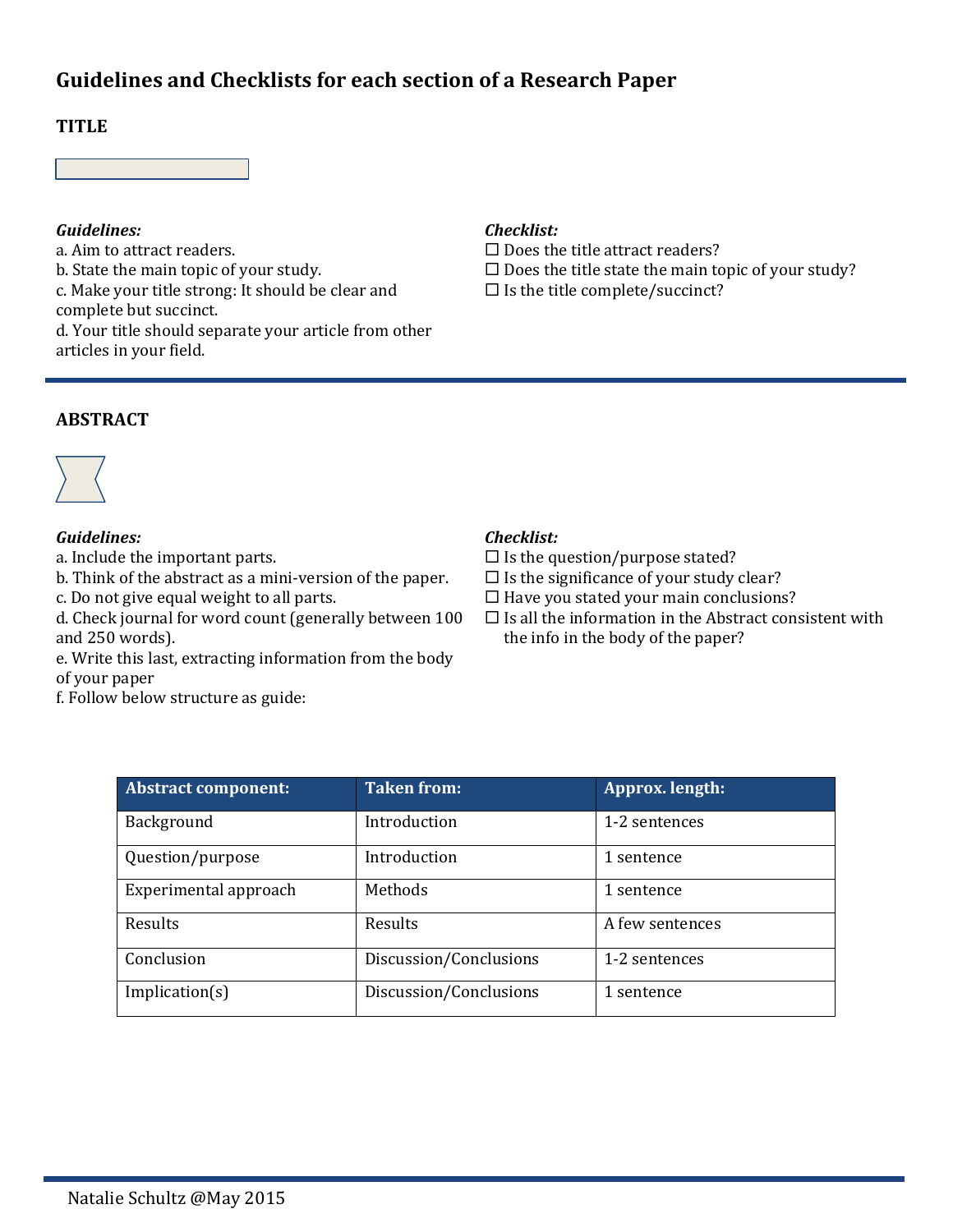### **INTRODUCTION**



#### *Guidelines:*

a. Follow the funnel structure: begin with background information and narrow down to your specific research objective or question.

b. Interest your audience and provide context. c. Provide pertinent background information, but exclude literature outside the scope of your research.

d. State the unknown/problem/research gap clearly.

e. State your question or objectives clearly.

#### *Checklist:*

- $\Box$  Have you reviewed the relevant literature and included appropriate references?
- $\square$  Is the significance of your study clearly articulated?
- $\Box$  Have you identified the research gap that your study will help to fill?
- $\Box$  <br> Have you stated the specific purpose of the paper clearly at the end of the introduction?

#### **METHODS**



#### *Guidelines: Checklist:*

a. Provide enough details/references that would allow a trained scientist to replicate your work.<br>b. Do not include unnecessary detail.

- c. Explain the purpose for any procedure whose function is not clear.<br>d. Be precise (e.g., quantities, time).
- 

e. If appropriate, use subheadings to organize different materials, variables, and procedures.

- $\Box$  Have you described all the methods you used in your study?
- $\Box$  Did you provide sufficient details and/or references?
- $\square$  Could a trained scientist replicate your work following the methods you described in this section?
- $\Box$  Were you precise in describing units?
- $\Box$  Are methods logically grouped and organized?

#### **RESULTS**



#### *Guidelines: Checklist:*

a. Report your main findings as well as other important findings.

b. Organize this section chronologically or from most to least important.

c. Point the reader to data shown in figures and tables.

d. Stick to the facts: do not provide conclusions,

speculations, or comparisons with other studies.

- $\Box$  Did you present your main findings and other important findings?
- Did you choose the best method to present information (e.g. tables, figures)?<br> $\square$  Is the Results section logically organized?
- 
- $\Box$  Did you include statistical information?